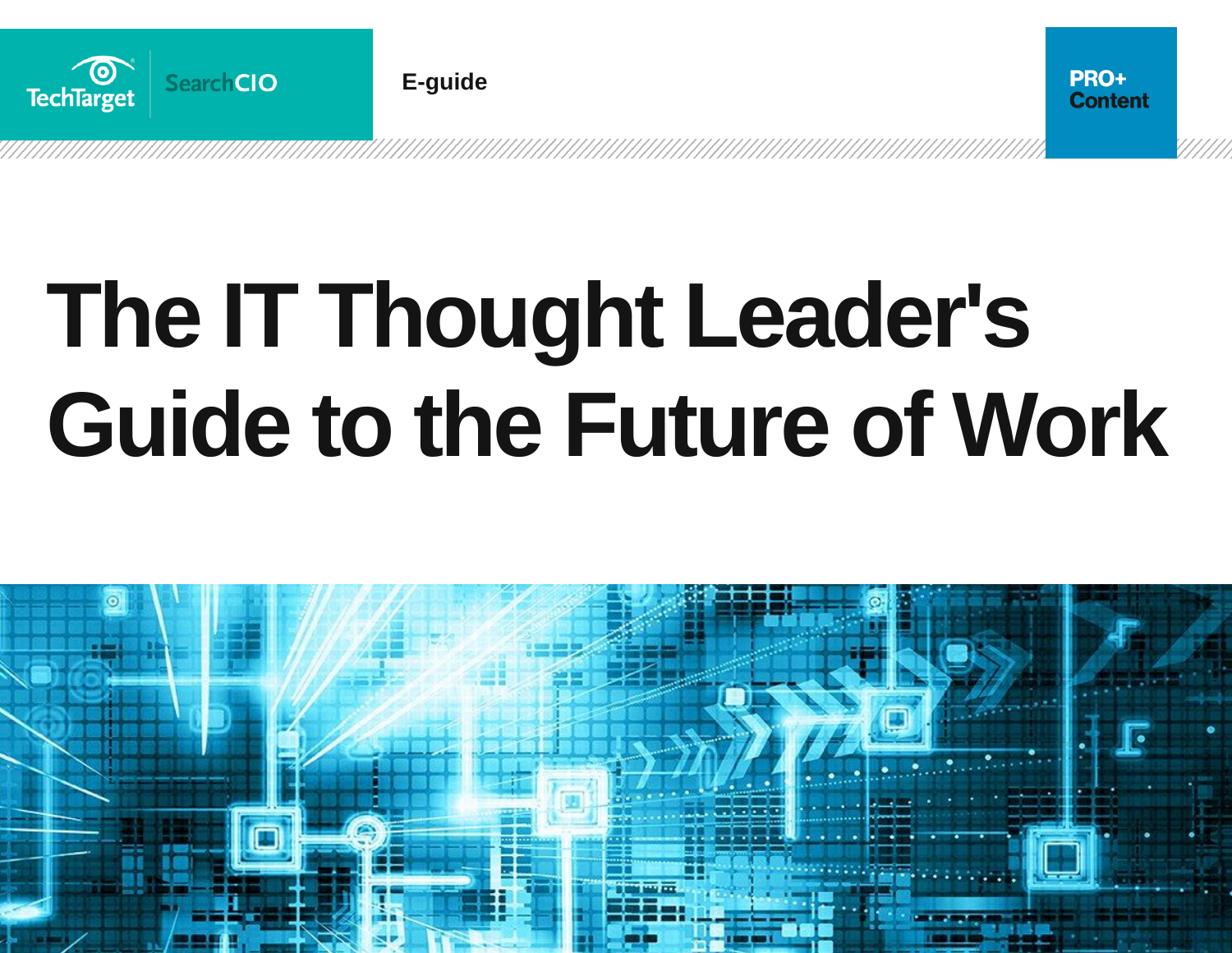

## **In this e-guide**

| The IT thought leader's guide to the   |      |
|----------------------------------------|------|
| future of work                         | p.2  |
| Digital transformation accelerates     |      |
|                                        | p.4  |
| Short-term tactics, long-term IT       |      |
| strategies for 'transforming the core' |      |
|                                        | p.6  |
| Future of work trends in HR            |      |
| management                             | p.12 |
| Remote work full speed ahead?          |      |
|                                        | p.13 |
| Security and ERM: Reimagined for       |      |
| the future of work                     | p.16 |
| Further reading                        | p.19 |

#### 

### **In this e-guide:**

**Forward-looking IT leaders aren't waiting for the post-COVID-19 era to happen. They're shaping the technology trends and processes that will support future work environments.**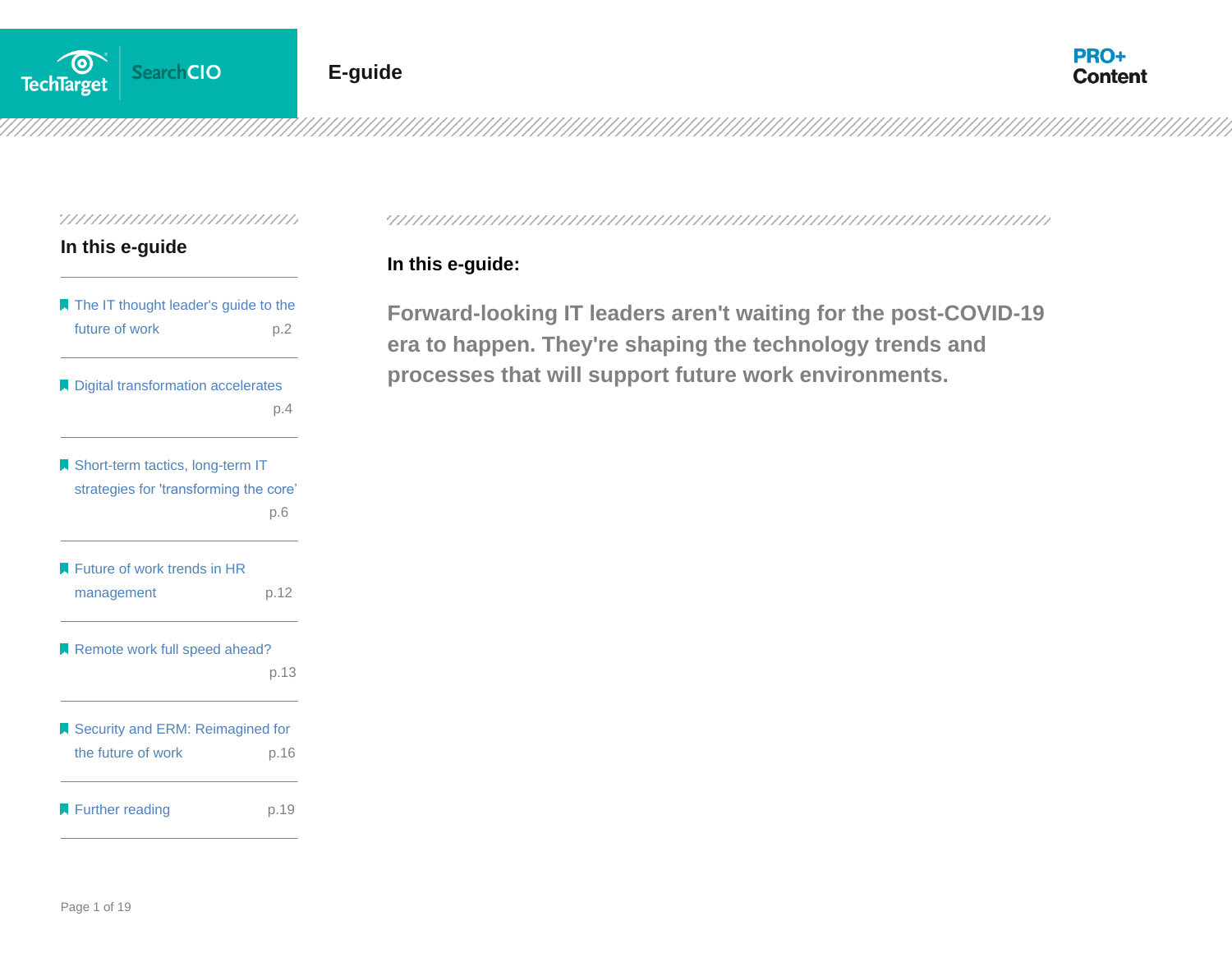

#### **In this e-guide**

| The IT thought leader's guide to the<br>future of work                     | p.2  |
|----------------------------------------------------------------------------|------|
| Digital transformation accelerates                                         | p.4  |
| Short-term tactics, long-term IT<br>strategies for 'transforming the core' | p.6  |
| Future of work trends in HR<br>management                                  | p.12 |
| Remote work full speed ahead?                                              | p.13 |
| Security and ERM: Reimagined for<br>the future of work                     | p.16 |
| Further reading                                                            | p.19 |

<span id="page-2-0"></span>

# **The IT thought leader's guide to the future of work**

**Linda Tucci, Editor at Large, SearchCIO.com**

*The new normal, the next normal, the great reset* -- what the future of work looks like beyond the profound disruption caused by the [coronavirus pandemic](https://searchdisasterrecovery.techtarget.com/The-impact-of-coronavirus-on-business-continuity-planning?utm_source=PDF&utm_medium=Pillar&utm_campaign=ITThoughtLeader) can't be predicted with certainty. But business and IT executives can be confident of this: Successful leaders don't wait for the future to happen to them. To paraphrase a widely credited maxim of modern leadership, the best way to foretell the future is to create it.

The current state is certainly daunting. COVID-19 has infiltrated almost every country in the world, and both case counts and deaths from the virus continue to increase rapidly. Economists [polled by](https://uk.reuters.com/article/uk-global-economy-poll/as-pandemic-rages-on-world-economic-recovery-looks-ever-more-shaky-reuters-poll-idUKKCN24W012?utm_source=PDF&utm_medium=Pillar&utm_campaign=ITThoughtLeader) Reuters expect the global economy to fall 4.0% in 2020, or by about \$3.4 trillion, roughly the equivalent of the combined economies of Canada and Australia. The U.S.'s nearly 10% drop in GDP in the second quarter of 2020 was the largest on record, more than double that during the Great Recession. Moreover, the workplace shutdowns and [remote work arrangements](https://searchcio.techtarget.com/feature/C-suite-executives-offer-advice-on-working-remotely-during-pandemic?utm_source=PDF&utm_medium=Pillar&utm_campaign=ITThoughtLeader) enacted in March by many companies persist -- both Google and Facebook, for example, plan to let employees keep working remotely until July 2021. Up to 30% of employees currently working from home will become permanently remote, according to Forrester Research, and many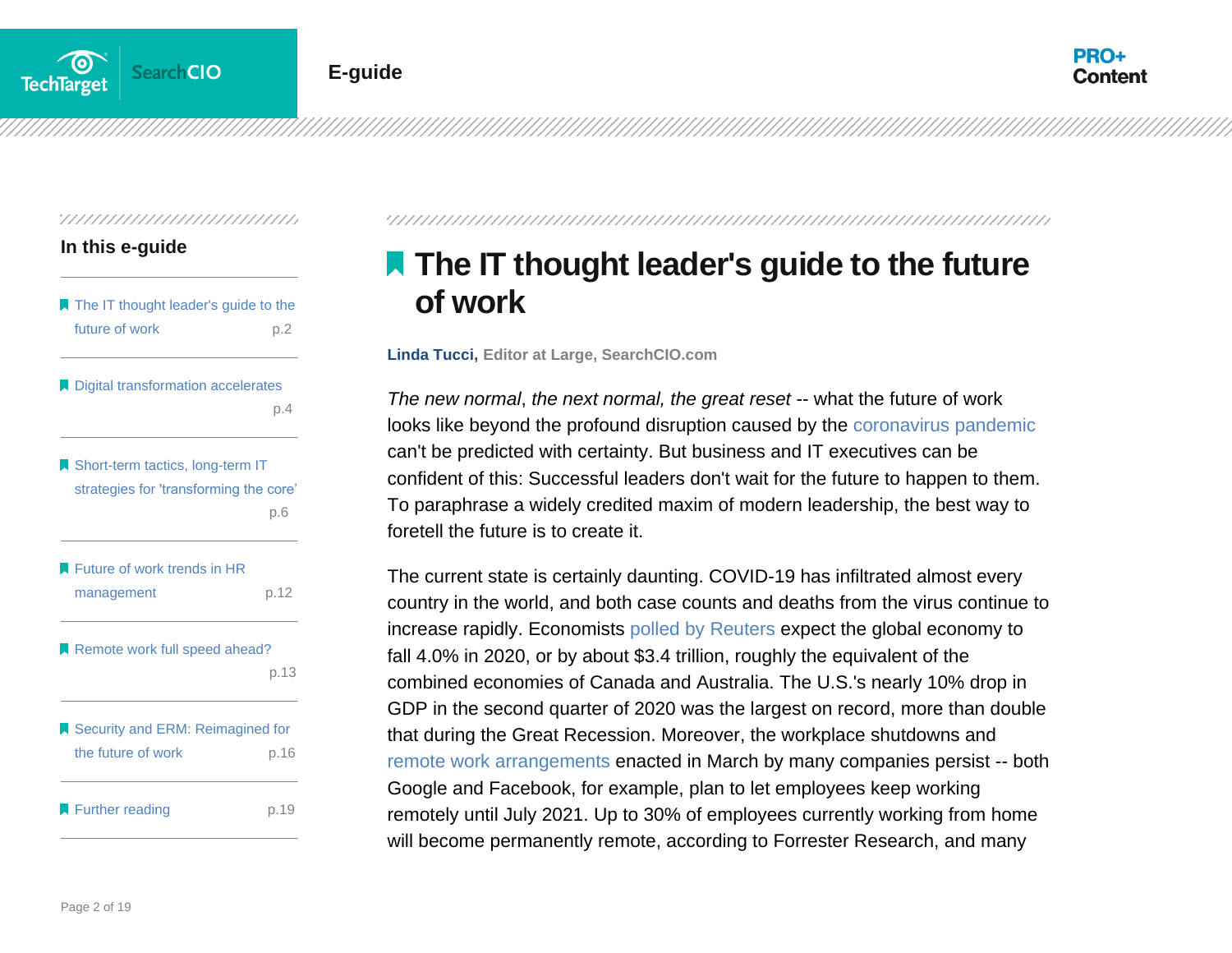

#### **In this e-guide**

| The IT thought leader's guide to the<br>future of work                     | p.2  |
|----------------------------------------------------------------------------|------|
| Digital transformation accelerates                                         | p.4  |
| Short-term tactics, long-term IT<br>strategies for 'transforming the core' | p.6  |
| Future of work trends in HR<br>management                                  | p.12 |
| Remote work full speed ahead?                                              | p.13 |
| Security and ERM: Reimagined for<br>the future of work                     | p.16 |
| Further reading                                                            | p.19 |

more will have a mix of in-office and at-home days. [Life and business post-](https://searchcustomerexperience.techtarget.com/feature/Life-and-business-post-COVID-19-for-employees-and-companies?utm_source=PDF&utm_medium=Pillar&utm_campaign=ITThoughtLeader)[COVID-19](https://searchcustomerexperience.techtarget.com/feature/Life-and-business-post-COVID-19-for-employees-and-companies?utm_source=PDF&utm_medium=Pillar&utm_campaign=ITThoughtLeader) will not pick up where we left off.

Amid the turmoil, IT and business executives fortunate enough to have a role in steering their enterprises forward have a thrilling opportunity before them: to do everything in their power to build the technology infrastructure and business processes that will support the future of work.

This guide to future of work trends looks at how C-suite thought leaders are busy inventing the way forward, and includes an examination of the following:

- technology trends that are accelerating rapidly due to the pandemic, such as digital operating platforms, cloud computing, AI and zero-trust security;
- industry norms on the wane and possibly headed for extinction; and
- new enterprise trends, such as RPA and other types of automation, that are destined to become standard operating procedures.

Throughout the report, you'll find links to TechTarget articles that dig deeper into the fast-evolving trends shaping the future of work. The links will be updated continually as that future comes into clearer focus, so plan to check back frequently.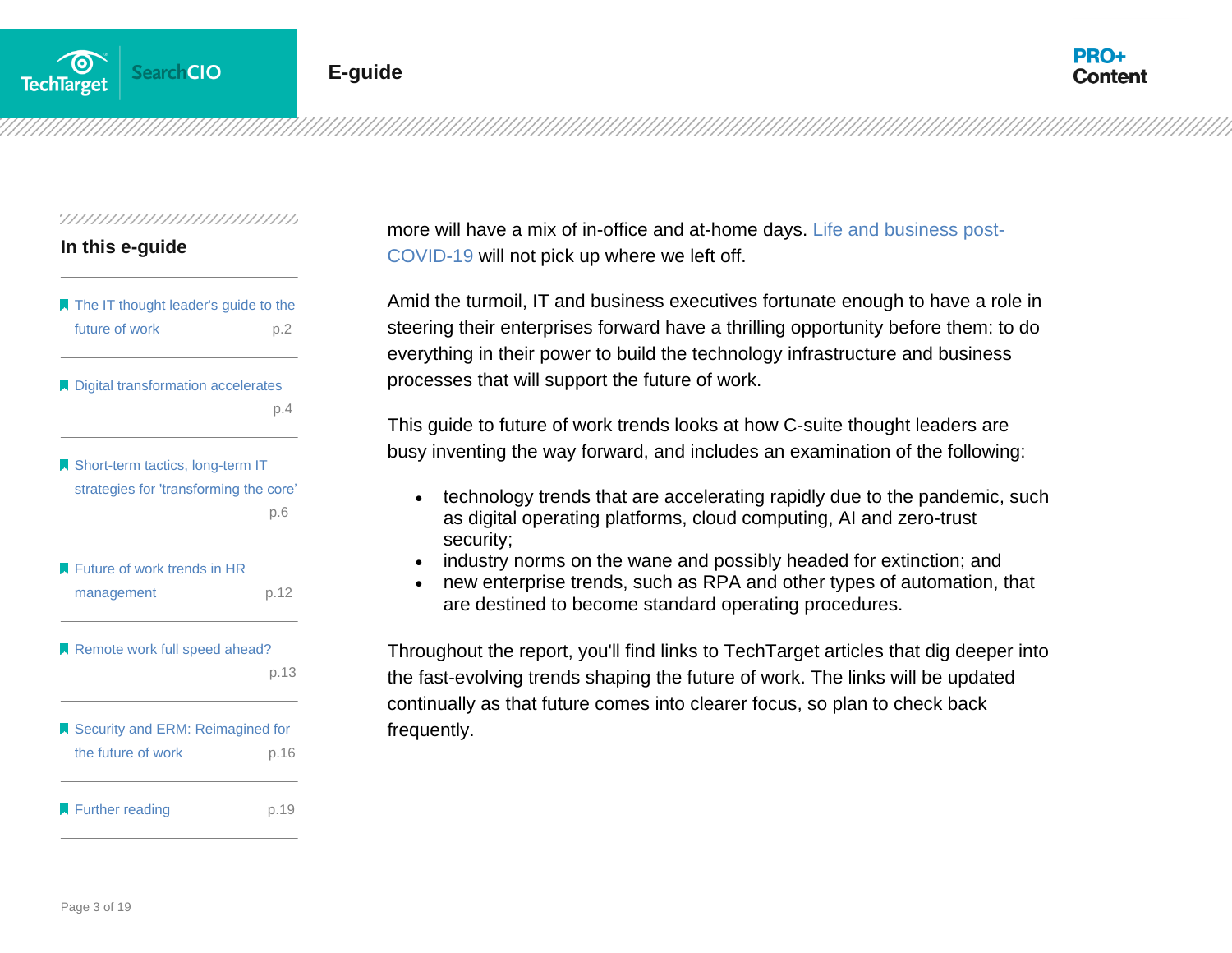#### **In this e-guide**

| The IT thought leader's guide to the<br>future of work | p.2  |
|--------------------------------------------------------|------|
| Digital transformation accelerates                     |      |
|                                                        | p.4  |
| Short-term tactics, long-term IT                       |      |
| strategies for 'transforming the core'                 |      |
|                                                        | p.6  |
| Future of work trends in HR                            |      |
| management                                             | p.12 |
| Remote work full speed ahead?                          |      |
|                                                        | p.13 |
| Security and ERM: Reimagined for                       |      |
| the future of work                                     | p.16 |
| Further reading                                        | p.19 |

## <span id="page-4-0"></span>**Digital transformation accelerates**

IT was not immune to the [spending cuts inflicted by Covid-19.](https://searchcio.techtarget.com/feature/Top-2020-IT-priorities-hold-fast-amid-COVID-19-spending-takes-hit?utm_source=PDF&utm_medium=Pillar&utm_campaign=ITThoughtLeader) Worldwide IT spending is widely predicted to decline in 2020, with the research firm IDC, for example, projecting [a decrease of 5.1%](https://searchcio.techtarget.com/news/252483187/IT-spending-now-expected-to-decline-51-in-face-of-pandemic?utm_source=PDF&utm_medium=Pillar&utm_campaign=ITThoughtLeader) versus the 5.1% increase in spending predicted at the start of the year. However, IT infrastructure spending is still projected to grow overall by almost 4%, according to IDC, bolstered by "resilient spending from IT service providers and enterprise demand for cloud services." Moreover, the intense focus in recent years on [digital transformation strategies](https://searchcio.techtarget.com/feature/5-digital-transformation-strategies-embracing-the-new-normal?utm_source=PDF&utm_medium=Pillar&utm_campaign=ITThoughtLeader) and the tools that support them, including cloud-based applications, mobile technologies, robotics and AI, remains strong.

"In the long term, this won't disrupt the general trend toward digital transformation -- in fact, it might just accelerate it," IDC analyst Stephen Minton told TechTarget. Minton said he believes the coronavirus pandemic will in fact provide "proof points" that companies further along in digital transformation were best positioned to withstand the crisis.

His view is consistent with that of enterprise leaders at Dell, PwC and grocery deliverer Peapod, who recently described their companies' aggressive efforts to [pursue digital transformation initiatives](https://searchcio.techtarget.com/feature/Dell-PwC-Peapod-accelerate-digital-transformation-initiatives?utm_source=PDF&utm_medium=Pillar&utm_campaign=ITThoughtLeader) in a TechTarget article on evolving IT strategies and future of work trends published last month: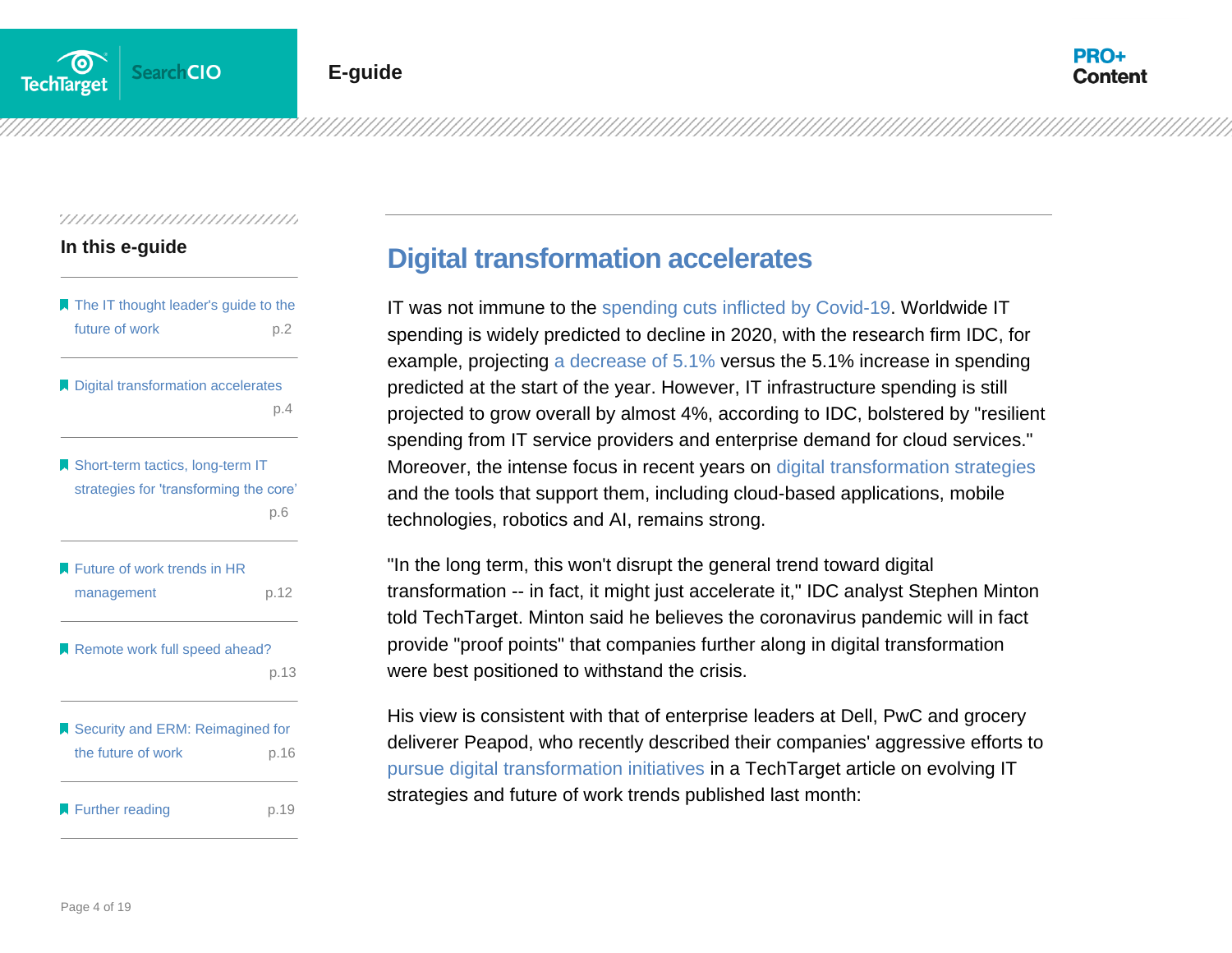



#### **In this e-guide**

| <b>The IT thought leader's guide to the</b><br>future of work | p.2  |
|---------------------------------------------------------------|------|
| Digital transformation accelerates                            |      |
|                                                               | p.4  |
| Short-term tactics, long-term IT                              |      |
| strategies for 'transforming the core'                        |      |
|                                                               | p.6  |
| Future of work trends in HR                                   |      |
| management                                                    | p.12 |
| Remote work full speed ahead?                                 |      |
|                                                               | p.13 |
| Security and ERM: Reimagined for                              |      |
| the future of work                                            | p.16 |

**[Further reading](#page-19-0) by P.19** 

- At Dell, an 11-year effort to give employees the tools they needed to work away from the office went into warp speed after March, resulting in 90% of its workforce equipped to work remotely as of July, up from just 60% at the start of the year.
- PwC's digital transformation initiative, now in its third year, is focused on training its 276,000 employees in the digital skills required to meet the [needs of the company](https://cdn.ttgtmedia.com/rms/onlineImages/networking-supporting_remote_workers-f.png)'[s consulting and professional services clients.](https://cdn.ttgtmedia.com/rms/onlineImages/networking-supporting_remote_workers-f.png)

# **Tips to support remote work**

This quick checklist can help IT teams support remote employees as they work from home.



- Expand VPN licenses to additional remote workers, and closely monitor all VPN traffic.
- Review firewall rules to ensure unnecessary highbandwidth traffic is not clogging the corporate network.
- Take advantage of cloud-based applications that don't require VPN access, and closely monitor cloud SLAs.
- Rely on remote access support software in order to troubleshoot any employee desktop issues.
- Coach end users about the responsible use of applications running on the corporate network.
- Be aware of access rights, security and control lists as some users may log in on their personal computers.
- Have employees create a second profile that keeps work and home access separate.

LINA BAMBINA & DORE STOCK

20 TECHTARGET. ALL RIGHTS RESERVED TechTarge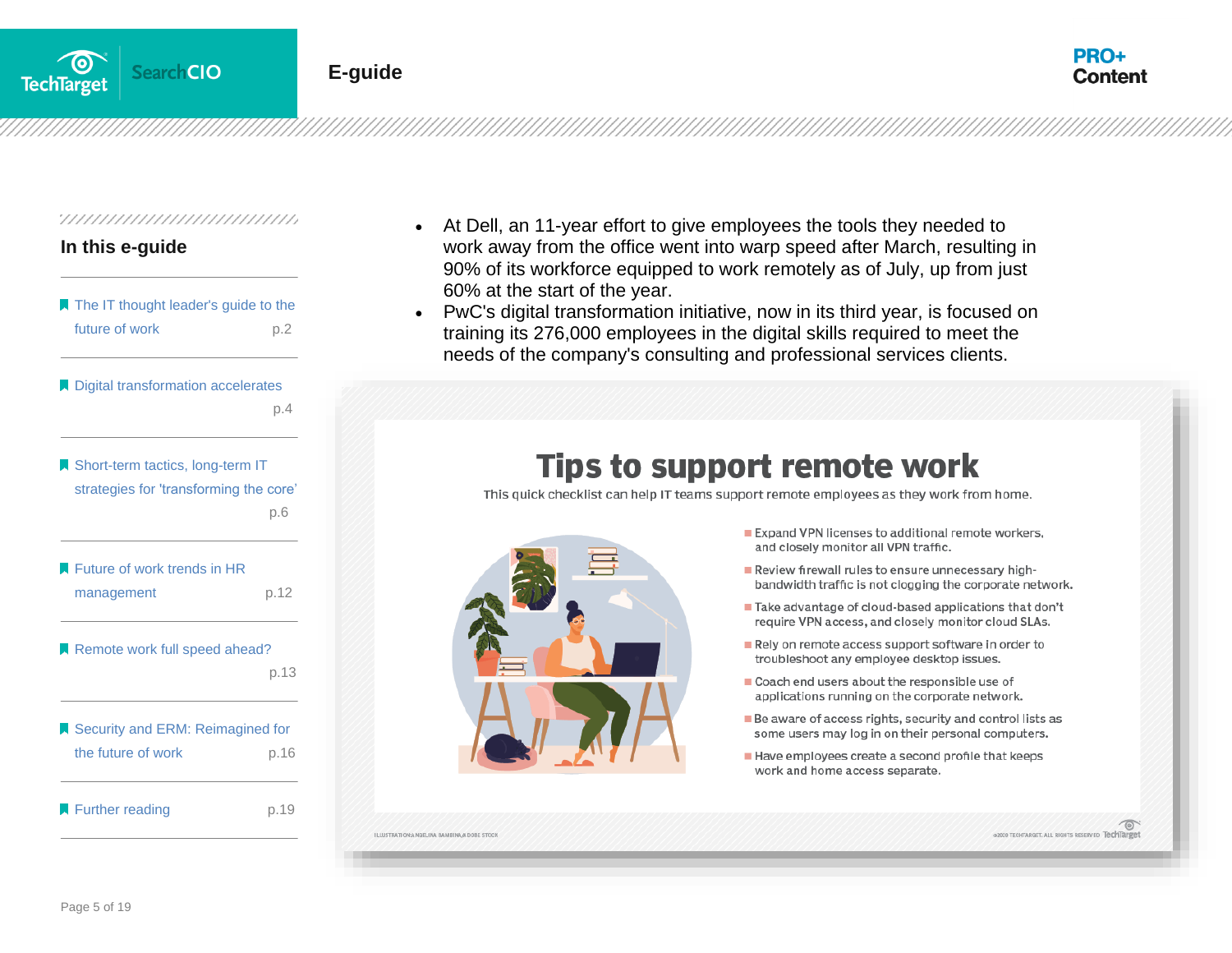

#### **In this e-guide**

| The IT thought leader's guide to the<br>future of work                     | p.2  |
|----------------------------------------------------------------------------|------|
| Digital transformation accelerates                                         | p.4  |
| Short-term tactics, long-term IT<br>strategies for 'transforming the core' | p.6  |
| Future of work trends in HR<br>management                                  | p.12 |
| Remote work full speed ahead?                                              | p.13 |
| Security and ERM: Reimagined for<br>the future of work                     | p.16 |
| Further reading                                                            | p.19 |

Companies that failed to equip their employees with digital tools have found it difficult to serve customers during the pandemic, said Forrester analyst Nigel Fenwick, labeling digitally mature companies as "predators" in the new world order created by COVID-19 and the laggards as "prey." "The strong will get stronger, and the weak will get weaker," Gartner analyst Kristin Moyer concurred, noting that the pre-pandemic leaders in digital transformation were already "creating distance between themselves and their markets." She advised organizations that hadn't committed to accelerating digital technologies prior to the pandemic to do so now if they're able.

## <span id="page-6-0"></span>**Short-term tactics, long-term IT strategies for 'transforming the core'**

Indeed, one of the weaknesses the pandemic has exposed "is just how legacy and brittle some of our core infrastructure turned out to be," Forrester analyst Stephanie Balaouras said in an interview on future of work trends. A number of Forrester clients were "truly unprepared" to send employees home, Balaouras added.

"They had to scramble to buy laptops. Their infrastructure for identity management was so complex they had to use hardware -- they weren't prepared to use software for two-factor authentication," she said. At many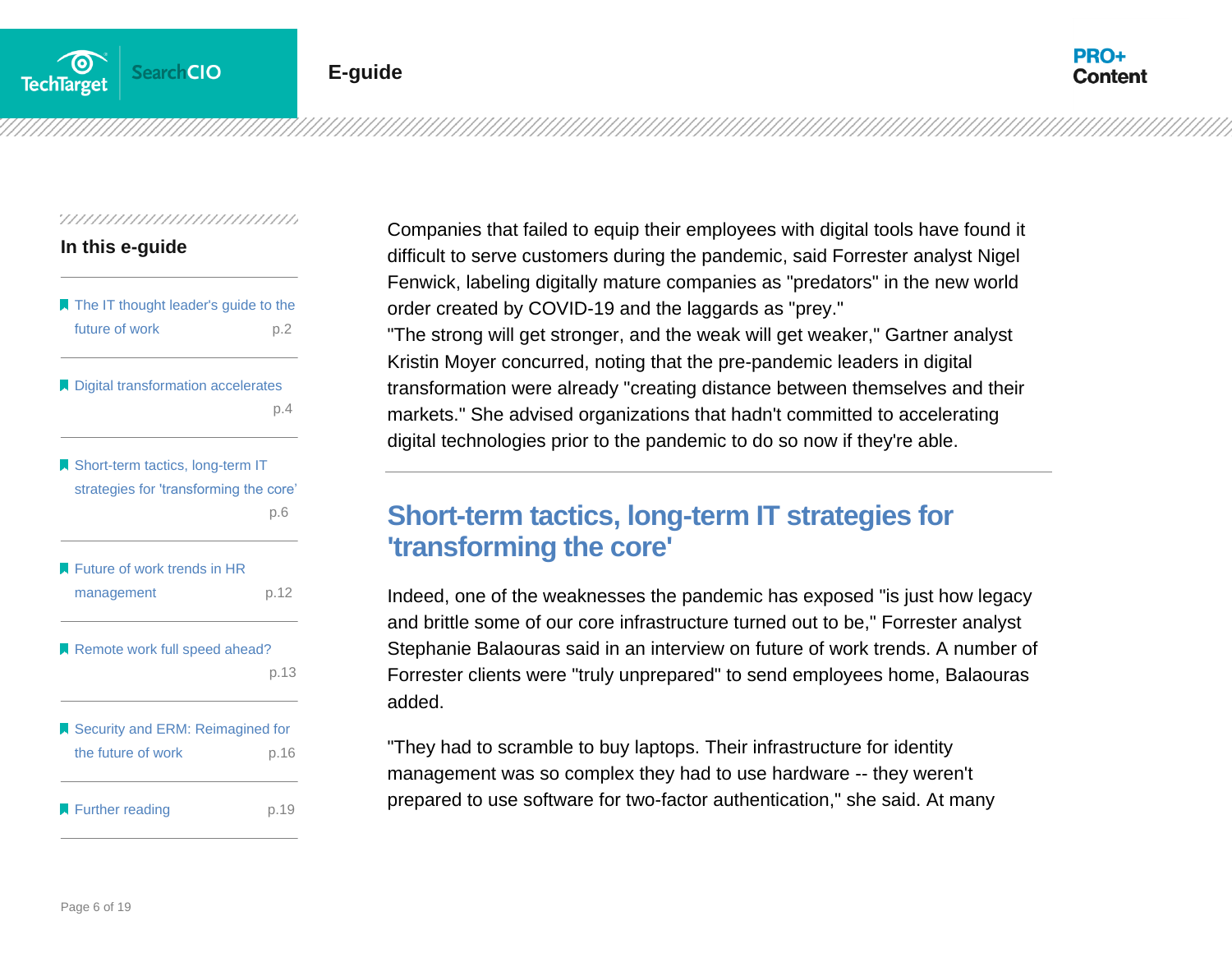

#### **In this e-guide**

| The IT thought leader's guide to the<br>future of work                     | p.2  |
|----------------------------------------------------------------------------|------|
| Digital transformation accelerates                                         | p.4  |
| Short-term tactics, long-term IT<br>strategies for 'transforming the core' | p.6  |
| Future of work trends in HR<br>management                                  | p.12 |
| Remote work full speed ahead?                                              | p.13 |
| Security and ERM: Reimagined for<br>the future of work                     | p.16 |
| Further reading                                                            | p.19 |

companies, "huge weaknesses in scalability, performance and security" were laid bare.

The upside? A lot of business executives were "actually shocked" by the state of their technology infrastructure and newly committed to "transforming the core," Balaouras said. "For IT, this [pandemic] has been a shot in the arm for everything that had to happen."

#### **Prepare to be shocked: 4 workforce changes to be ready for**

COVID-19 is driving changes in how work is done and how workforces are supported by IT, but it isn't the only force that's disrupting the status quo, according to Forrester Research. In a June 2020 report, the consulting firm described the pandemic as "an acute symptom of a larger set of factors that were already poised to alter the way your workforce does its job."

The report, co-written by five Forrester analysts and titled "The Executive's Guide To The Future Of Work," identified four ongoing "shocks" that are reshaping work environments:

- increasing systemic risks, such as COVID-19 and climate change;
- the growing use of robots, AI and other automation tools;
- a "tsunami" of employee data, offering possible benefits and the potential for misuse; and
- heightened employee power in the workplace based on personal values.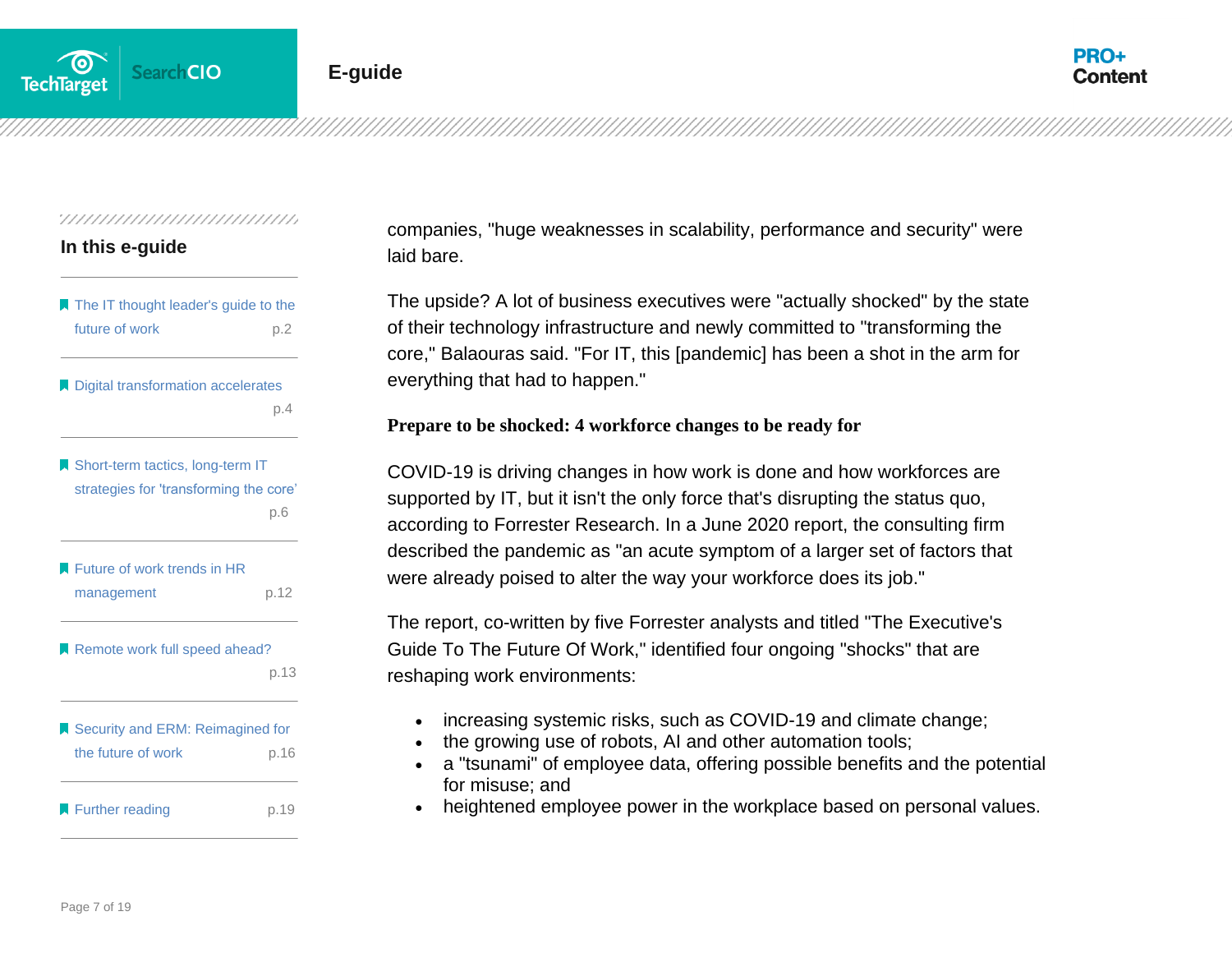

## **In this e-guide**

| The IT thought leader's guide to the<br>future of work                     | p.2  |
|----------------------------------------------------------------------------|------|
| Digital transformation accelerates                                         | p.4  |
| Short-term tactics, long-term IT<br>strategies for 'transforming the core' | p.6  |
| Future of work trends in HR<br>management                                  | p.12 |
| Remote work full speed ahead?                                              | p.13 |
| Security and ERM: Reimagined for<br>the future of work                     | p.16 |
| Further reading                                                            | p.19 |

But technology and management tools that can help foster "a maximally adaptive workforce" are available now, the report added. It cited employee experience tools, human capital management software, a Forrester-created robotics quotient to measure automation readiness and "human-centric leadership" built around a common set of organizational values. *--Craig Stedman, Editor at Large*

Still, finding a balance between meeting the acute needs of the business during this crisis and executing on the [long-term IT strategies](https://searchcio.techtarget.com/feature/CIO-strategies-for-COVID-19-require-new-long-term-IT-planning?utm_source=PDF&utm_medium=Pillar&utm_campaign=ITThoughtLeader) required for future success won't be easy for CIOs and their IT teams, especially those in industries hit hard by the economic downturn caused by the pandemic.

But experts agreed that in addition to the short-term tactics deployed by CIOs to support ongoing work during the pandemic -- such as pressing vendors to [renegotiate IT contracts,](https://searchcio.techtarget.com/news/252480492/Coronavirus-pandemic-ups-the-IT-contract-negotiation-game?utm_source=PDF&utm_medium=Pillar&utm_campaign=ITThoughtLeader) providing collaboration tools like Microsoft Teams and Zoom, and beefing up network bandwidth -- now is the time to invest in the technologies and skills that build resiliency in the face of systemic risk, including future epidemics and environmental disasters. The toolbox and skills, familiar to most CIOs, include the following:

**Public and private cloud.** In the next two to five years, Forrester expects to see widespread adoption of public cloud-based services and supporting cloud technologies -- such as microservices, serverless computing, containers and Kubernetes -- that can also be deployed in private cloud environments, according to a July 2020 report.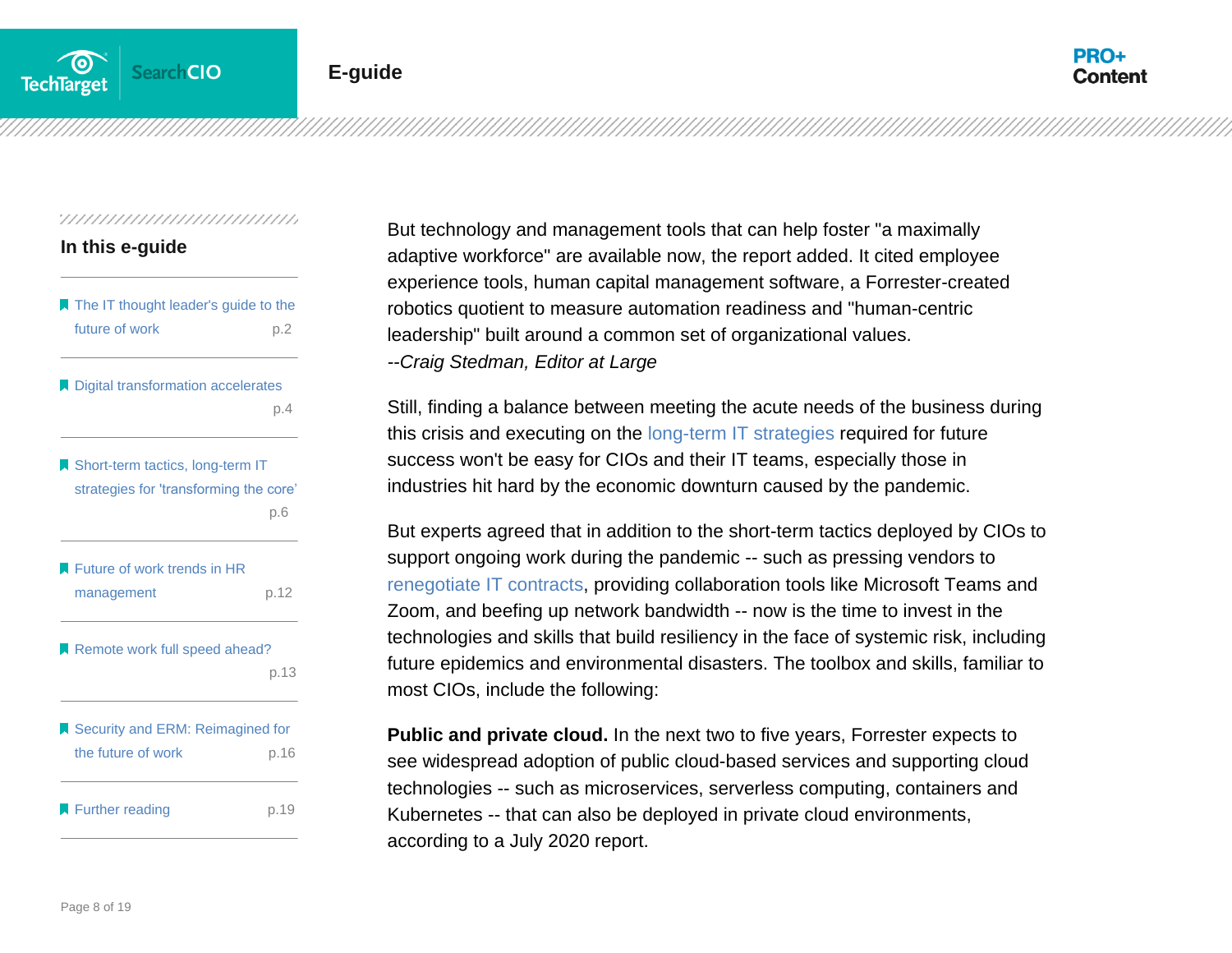

| In this e-guide |  |
|-----------------|--|
|                 |  |

| The IT thought leader's guide to the<br>future of work                     | p.2  |
|----------------------------------------------------------------------------|------|
| Digital transformation accelerates                                         | p.4  |
| Short-term tactics, long-term IT<br>strategies for 'transforming the core' | p.6  |
| Future of work trends in HR<br>management                                  | p.12 |
| Remote work full speed ahead?                                              | p.13 |
| Security and ERM: Reimagined for<br>the future of work                     | p.16 |
| Further reading                                                            | p.19 |

**AI and process automation.** Enterprise [adoption of AI will continue to grow](https://searchenterpriseai.techtarget.com/feature/The-state-of-AI-in-2020-likely-sees-more-adoption?utm_source=PDF&utm_medium=Pillar&utm_campaign=ITThoughtLeader) at businesses that have the resources to deal with the complexities of AI projects. For example, IT leaders at credit scoring company FICO and HR management software vendor ADP recently told TechTarget they are prioritizing how to find [workers with the right AI skills.](https://searchcio.techtarget.com/feature/How-to-hire-a-data-scientist-with-AI-skills-during-pandemic?utm_source=PDF&utm_medium=Pillar&utm_campaign=ITThoughtLeader)

The use of AI virtual assistants for customer support has surged during the pandemic, particularly in the healthcare and financial sectors. Other industries hit hard during the pandemic, such as travel and hospitality, are expected to make [more use of virtual assistants](https://searchcio.techtarget.com/feature/Use-of-virtual-digital-assistants-for-enterprise-applications?utm_source=PDF&utm_medium=Pillar&utm_campaign=ITThoughtLeader) to handle customer needs when business returns.

The use of virtual reality, augmented reality and mixed reality to train employees and assist workers in the field also rose sharply in recent months as the pandemic curtailed person-to-person collaboration, according to a forthcoming article on SearchCIO.

The [aggressive adoption of RPA](https://searchcio.techtarget.com/Ultimate-guide-to-RPA-robotic-process-automation?utm_source=PDF&utm_medium=Pillar&utm_campaign=ITThoughtLeader) pre-pandemic to automate routine business processes will continue apace, experts said, with RPA and its integration with AI techniques predicted to [give rise to new job roles,](https://searchcio.techtarget.com/feature/Rise-of-automation-creates-new-RPA-job-descriptions?utm_source=PDF&utm_medium=Pillar&utm_campaign=ITThoughtLeader) including bot resource managers, automation engineers and chief efficiency officers*.*

**Data science.** Industry analyst Piyanka Jain made the case that in times of limited resources, a robust data science practice is crucial to identifying the projects that will yield the greatest return and mitigate risk. Jain's piece, ["How](https://searchcio.techtarget.com/feature/How-data-science-can-help-your-company-withstand-the-pandemic?utm_source=PDF&utm_medium=Pillar&utm_campaign=ITThoughtLeader)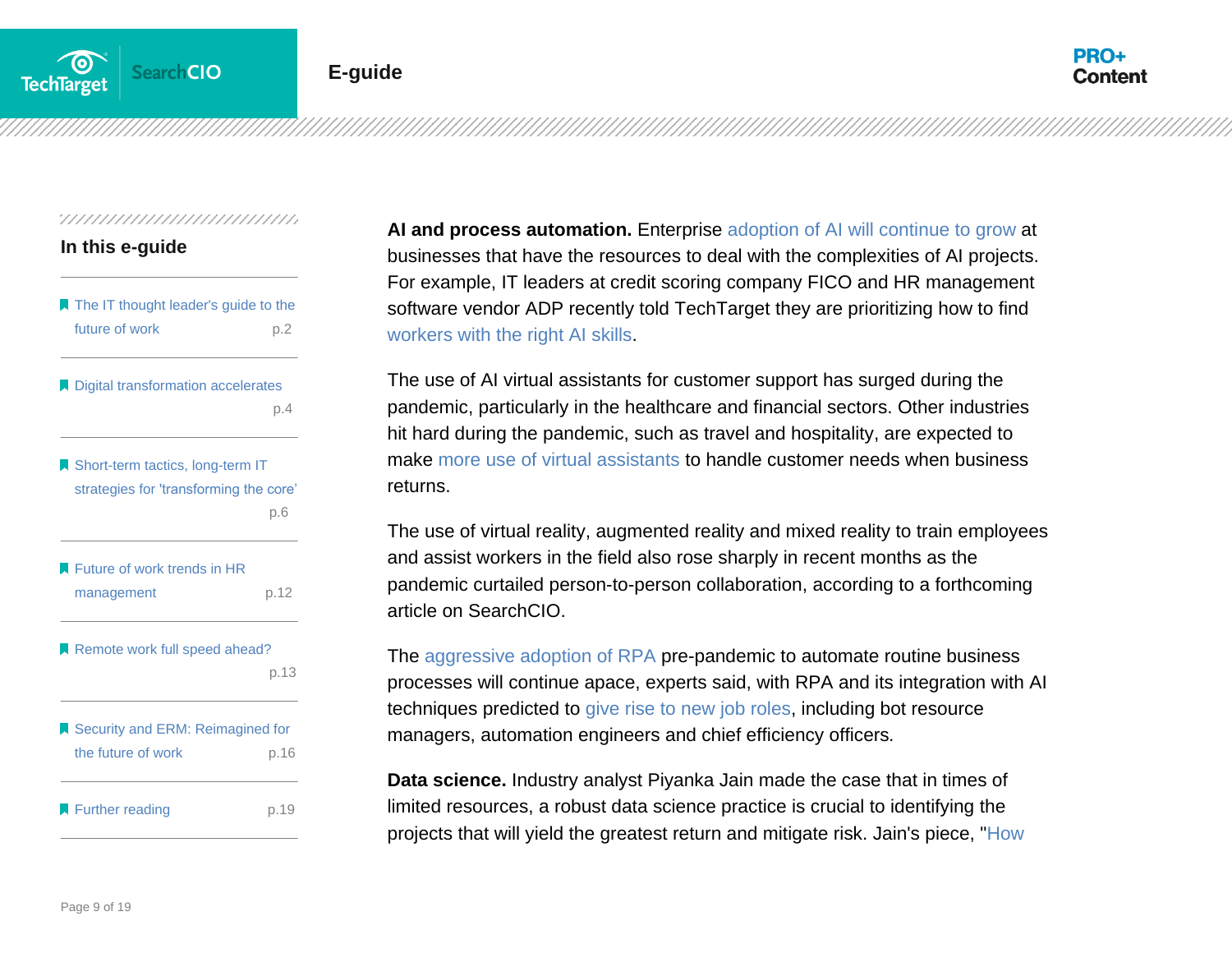#### **In this e-guide**

| The IT thought leader's guide to the<br>future of work | p.2  |
|--------------------------------------------------------|------|
| Digital transformation accelerates                     | p.4  |
| Short-term tactics, long-term IT                       |      |
| strategies for 'transforming the core'                 | p.6  |
| Future of work trends in HR                            |      |
| management                                             | p.12 |
| Remote work full speed ahead?                          |      |
|                                                        | p.13 |
| Security and ERM: Reimagined for                       |      |
| the future of work                                     | p.16 |
| Further reading                                        | p.19 |

## [data science can help your company withstand the pandemic,](https://searchcio.techtarget.com/feature/How-data-science-can-help-your-company-withstand-the-pandemic?utm_source=PDF&utm_medium=Pillar&utm_campaign=ITThoughtLeader)" explains the "four Ds" of developing a data culture:

- data literacy
- data maturity
- data-driven leadership
- data-driven decision-making process

A word of caution on predictive models developed to improve operational efficiency, customer relationship management and financial performance prior to the pandemic: The sudden and dramatic changes wrought by COVID-19 have undermined the accuracy of many predictive models, experts warn. Learn about how to [ensure predictive model accuracy](https://searchbusinessanalytics.techtarget.com/feature/Ensuring-predictive-model-accuracy-in-the-age-of-COVID-19?utm_source=PDF&utm_medium=Pillar&utm_campaign=ITThoughtLeader) in this TechTarget tip. The [radical adjustments to CIO agendas](https://searchcio.techtarget.com/feature/COVID-19-radically-refocuses-CIO-agendas-in-4-key-areas?utm_source=PDF&utm_medium=Pillar&utm_campaign=ITThoughtLeader) made during the early days of the pandemic, coupled with the successful efforts to quickly get workers up and running remotely, make it clear that IT teams were able to pivot effectively in the face of an unprecedented crisis. The challenge for CIOs and business leaders going forward is how to make the speed and agility demonstrated under pressure the enterprise's new normal.

#### /////////////////////////////////////

## **Image on the next page**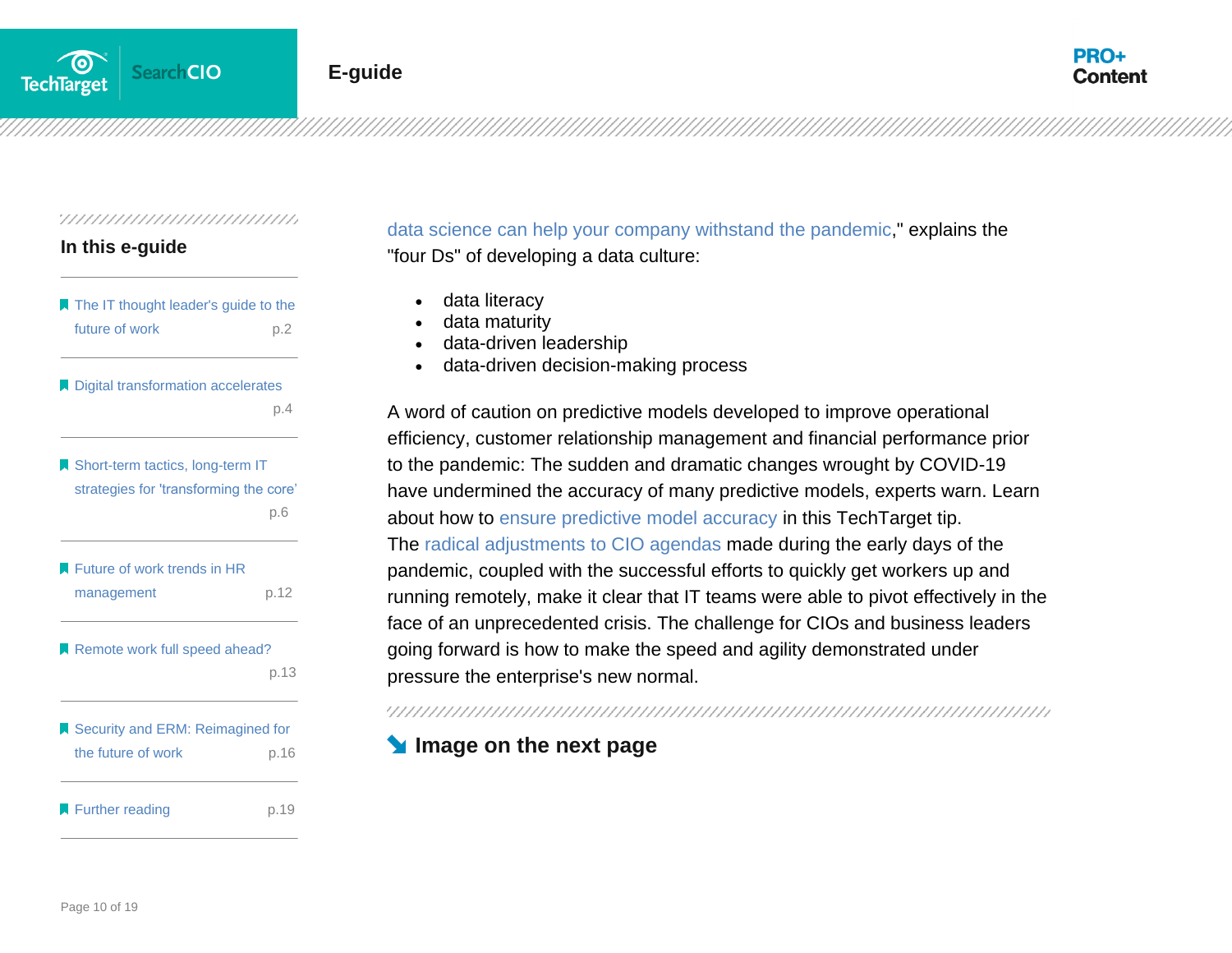



#### **In this e-guide**

| The IT thought leader's guide to the<br>future of work                     | p.2  |
|----------------------------------------------------------------------------|------|
| Digital transformation accelerates                                         | p.4  |
| Short-term tactics, long-term IT<br>strategies for 'transforming the core' |      |
|                                                                            | p.6  |
| Future of work trends in HR<br>management                                  | p.12 |
| Remote work full speed ahead?                                              | p.13 |
| Security and ERM: Reimagined for<br>the future of work                     | p.16 |
| Further reading                                                            | p.19 |

# Perspectives on the future of work



**STEPHANIE BALAOURAS** Forrester Research

"I am highly confident that all the trends around automation and cloud are going to dramatically accelerate. One thing that the pandemic exposed is just how legacy and brittle some of our core infrastructure turned out to be."



**KRISTIN MOYER** Gartner

"Before COVID-19. leaders of digital transformation [initiatives] were already creating more distance between themselves and their markets. What we know is CIOs who invest in new markets and digital transformation during a recession will outperform, in the next cycle, those that don't."



**CRAIG LE CLAIR** Forrester Research

"One of the big things that has been interesting has been the way the bots have helped with business continuity during the crisis. They have been able to do load leveling across many important types of work previously done by humans."



**ROBIN GAREISS** Nemertes

"In years past, employees working from home offices did not get much IT support. That has changed. It's become critical for technology to perform exceptionally for remote workers, considering that 73% of organizations said they will keep employees working from home either full- or part-time for the foreseeable future."

**02020 TECHTARGET, ALL RIGHTS RESERVED TechTarget**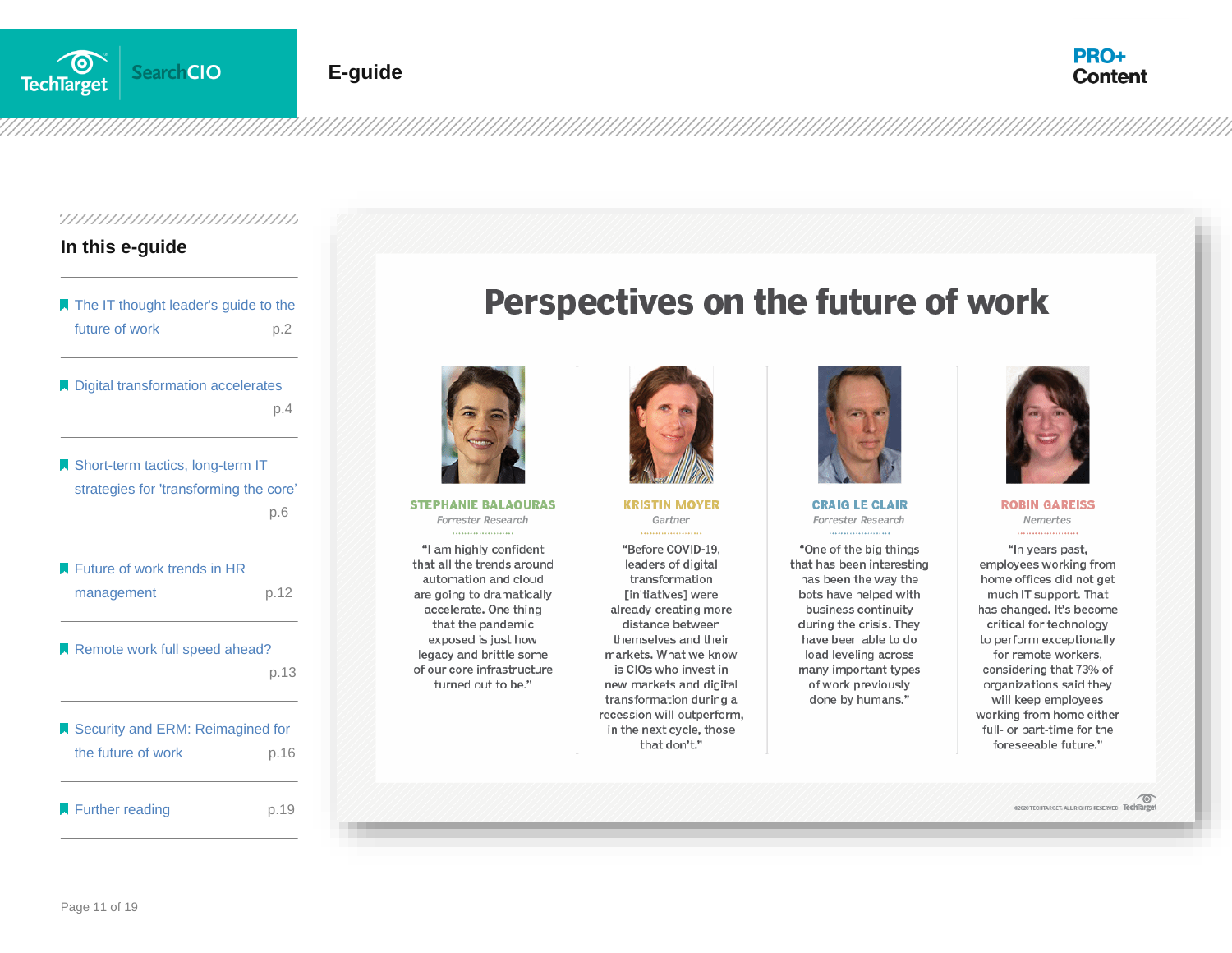#### **In this e-guide**

| The IT thought leader's guide to the<br>future of work                     | p.2  |
|----------------------------------------------------------------------------|------|
| Digital transformation accelerates                                         | p.4  |
| Short-term tactics, long-term IT<br>strategies for 'transforming the core' | p.6  |
| Future of work trends in HR<br>management                                  | p.12 |
| Remote work full speed ahead?                                              | p.13 |
| Security and ERM: Reimagined for<br>the future of work                     | p.16 |
| Further reading                                                            | p.19 |

## <span id="page-12-0"></span>**Future of work trends in HR management**

HR, perhaps more than any other function in the enterprise, understands that going back to the way things were before COVID is not in the cards. The important [role of HR during the pandemic](https://searchhrsoftware.techtarget.com/tip/HRs-role-in-juggling-COVID-19s-effects?utm_source=PDF&utm_medium=Pillar&utm_campaign=ITThoughtLeader) cannot be overstated. From the first outbreaks through tentative workplace re-openings to the reevaluation of returnto-work policies as flareups occur, HR teams have taken the lead in managing the impact of COVID-19 on employees. In the early weeks of the pandemic, HR professionals did the following:

- [got up to speed on contact tracing technology](https://searchhrsoftware.techtarget.com/news/252484997/Contact-tracing-technology-is-hottest-new-thing-in-HR?utm_source=PDF&utm_medium=Pillar&utm_campaign=ITThoughtLeader) critical to containing virus outbreaks;
- consulted with their CISOs on the privacy and security concerns raised by using these [contact tracing platforms;](https://searchcustomerexperience.techtarget.com/news/252483022/Salesforce-coronavirus-contact-tracing-platform-goes-national?utm_source=PDF&utm_medium=Pillar&utm_campaign=ITThoughtLeader)
- navigated government programs that could help employees;
- worked with management to adjust corporate policies on furloughs, layoffs, vacations, sick pay, performance reviews, and hiring practices in the wake of the pandemic and after widespread calls for racial justice; and
- partnered with IT to make [HR systems available remotely](https://searchhrsoftware.techtarget.com/tip/4-ways-to-use-HR-systems-to-communicate-with-your-employees?utm_source=PDF&utm_medium=Pillar&utm_campaign=ITThoughtLeader) 24/7 so that company updates are easily accessible to employees.

Also, at some businesses, HR leaders quickly shifted to virtual hiring. At cable provider Spectrum, for example, the [transition to virtual hiring took about a week](https://searchhrsoftware.techtarget.com/feature/Major-employer-Spectrum-shifts-to-virtual-hiring-in-a-week?utm_source=PDF&utm_medium=Pillar&utm_campaign=ITThoughtLeader) and is now at 100%. "The first time that someone actually meets another human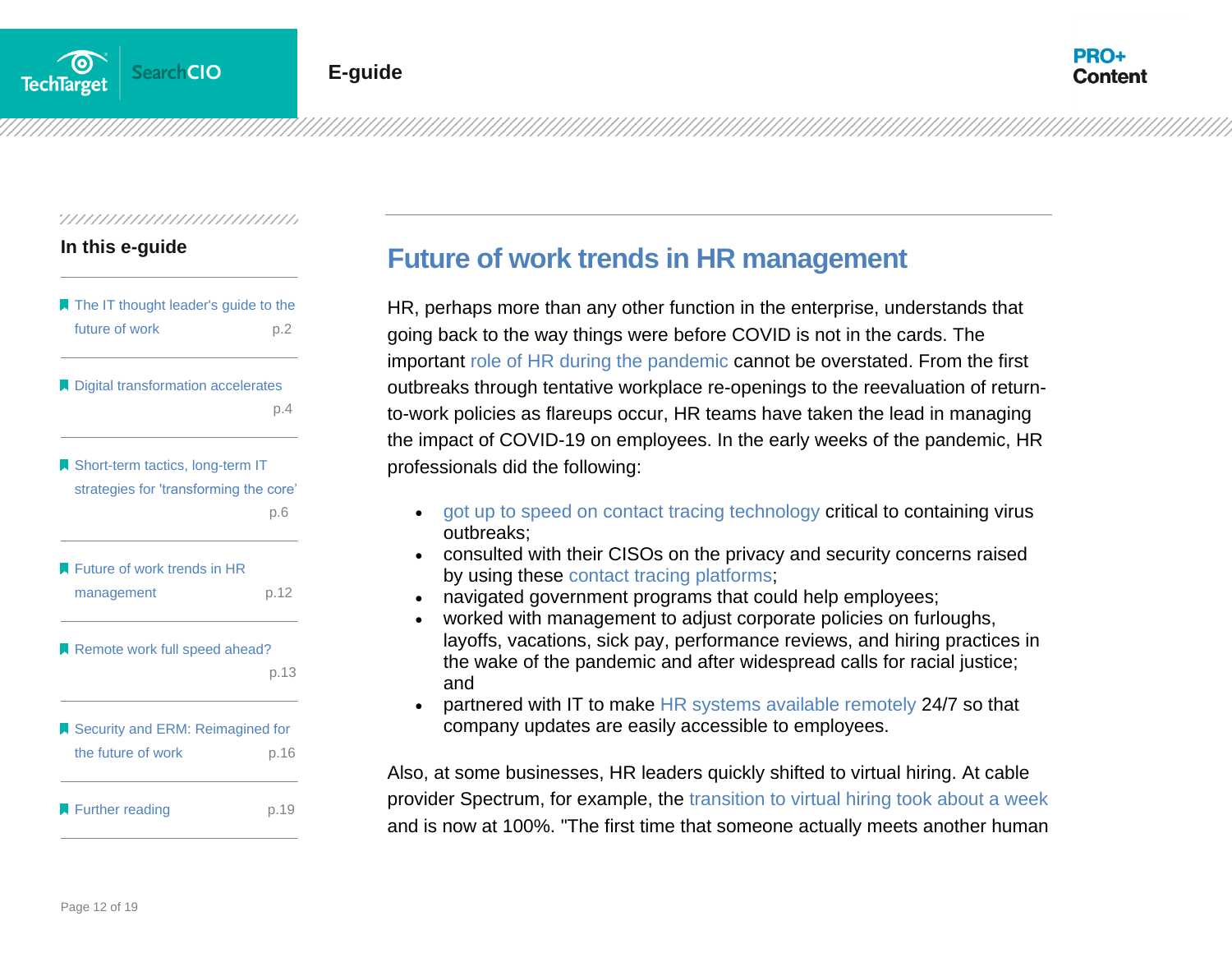

#### **In this e-guide**

| The IT thought leader's guide to the   |      |
|----------------------------------------|------|
| future of work                         | p.2  |
| Digital transformation accelerates     |      |
|                                        | p.4  |
| Short-term tactics, long-term IT       |      |
| strategies for 'transforming the core' |      |
|                                        | p.6  |
| Future of work trends in HR            |      |
| management                             | p.12 |
| Remote work full speed ahead?          |      |
|                                        | p.13 |
| Security and ERM: Reimagined for       |      |
| the future of work                     | p.16 |
| Further reading                        | p.19 |

being in our process [is when] they pick up their laptop to start their job," Spectrum VP of recruiting Jennifer Tracy told TechTarget. "And then they take their assets home and work from home." In another article, Mark Feffer, an HR technology writer and editor of *HCM Technology Report*, detailed [four strategies](https://searchhrsoftware.techtarget.com/feature/4-virtual-recruiting-strategies-to-implement-after-COVID-19?utm_source=PDF&utm_medium=Pillar&utm_campaign=ITThoughtLeader)  [for optimizing your virtual recruiting process](https://searchhrsoftware.techtarget.com/feature/4-virtual-recruiting-strategies-to-implement-after-COVID-19?utm_source=PDF&utm_medium=Pillar&utm_campaign=ITThoughtLeader)

## <span id="page-13-0"></span>**Remote work full speed ahead?**

The recommended practice of social distancing to contain the spread of COVID-19 meant that corporate work, almost overnight, became an activity that happened at home. How much longer remote work continues due to the current crisis, or to what extent it becomes permanent when the pandemic is under control, is an open question. But the unprecedented shift of labor from office to home provides insight into future of work trends.

For starters, remote work has largely gone better than expected, even [boosting](https://searchhrsoftware.techtarget.com/news/252484179/Remote-work-boosts-productivity?utm_source=PDF&utm_medium=Pillar&utm_campaign=ITThoughtLeader)  [productivity,](https://searchhrsoftware.techtarget.com/news/252484179/Remote-work-boosts-productivity?utm_source=PDF&utm_medium=Pillar&utm_campaign=ITThoughtLeader) prompting speculation that remote work is here to stay. For example, a Gartner survey in June of 127 company leaders from HR, legal and compliance, finance and real estate found that [82% of respondents](https://www.gartner.com/en/newsroom/press-releases/2020-07-14-gartner-survey-reveals-82-percent-of-company-leaders-plan-to-allow-employees-to-work-remotely-some-of-the-time?utm_source=PDF&utm_medium=Pillar&utm_campaign=ITThoughtLeader) intend to permit remote working some of the time as employees return to the workplace. Nearly half (47%) said they intend to allow employees to work remotely full time going forward.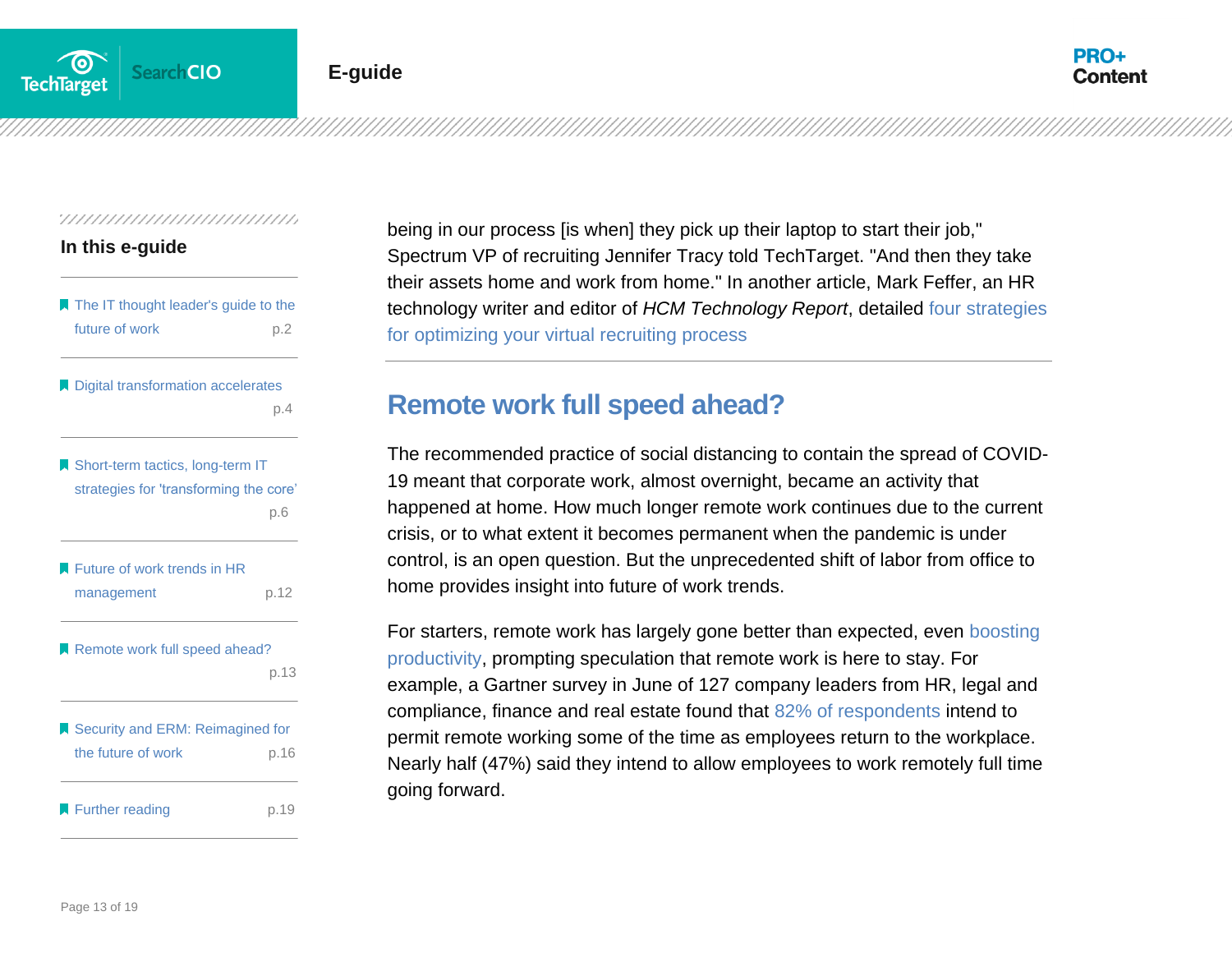

#### **In this e-guide**

| The IT thought leader's guide to the<br>future of work | p.2  |
|--------------------------------------------------------|------|
| Digital transformation accelerates                     | p.4  |
| Short-term tactics, long-term IT                       |      |
| strategies for 'transforming the core'                 | p.6  |
| Future of work trends in HR                            |      |
| management                                             | p.12 |
| Remote work full speed ahead?                          |      |
|                                                        | p.13 |
| Security and ERM: Reimagined for                       |      |
| the future of work                                     | p.16 |
| Further reading                                        | p.19 |

In her article on [effectively managing IT teams working from home,](https://searchcio.techtarget.com/tip/How-to-effectively-manage-your-IT-team-working-from-home?utm_source=PDF&utm_medium=Pillar&utm_campaign=ITThoughtLeader) Nemertes Research president and founder Robin Gareiss explained that a major factor in making remote work a success is equipping IT teams with the right infrastructure to manage all the other new home offices, including: businessgrade internet, access to protected systems, and a technology kit that -- along with the standard cell phone, laptop, headset, etc., of knowledge workers - includes two monitors for effectively troubleshooting employee issues. Beyond the training provided to resolve technical issues, IT staff now also needs to be trained on techniques for dealing with remote workers.

Not surprisingly, companies with existing remote work policies, and the technologies and skilled IT teams to support remote workers, had an easier time making the leap, according to interviews with more than 60 C-suite executives. But the executives also stressed that management's ability to be transparent and empathetic and to praise and inspire employees was as critical to keeping employees focused on work as having the necessary technical apparatus.

## **Image on the next page**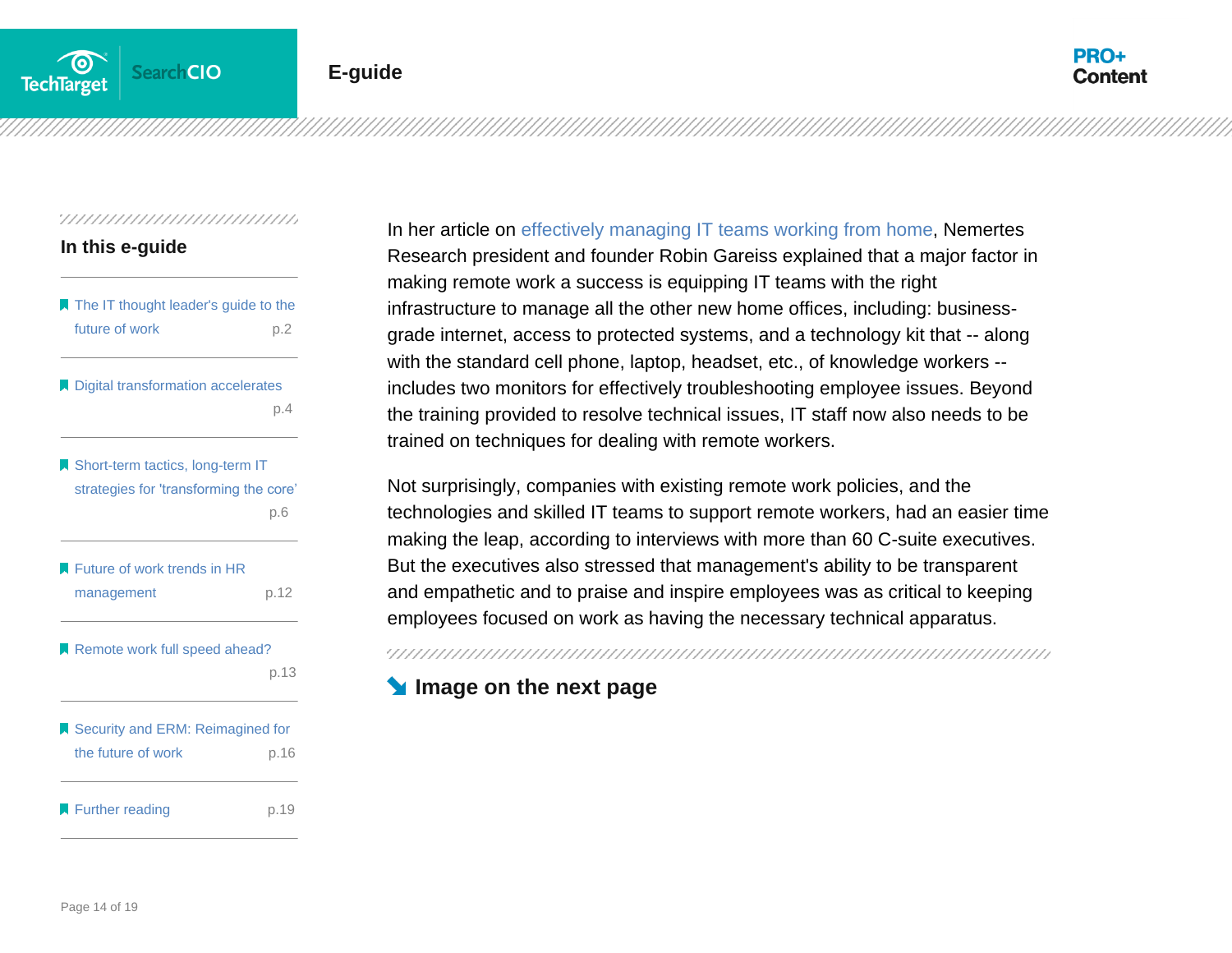

#### **E-guide**



#### 

#### **In this e-guide**

| The IT thought leader's guide to the<br>future of work | p.2  |
|--------------------------------------------------------|------|
| Digital transformation accelerates                     |      |
|                                                        | p.4  |
| Short-term tactics, long-term IT                       |      |
| strategies for 'transforming the core'                 |      |
|                                                        | p.6  |
| Future of work trends in HR                            |      |
| management                                             | p.12 |
| Remote work full speed ahead?                          |      |
|                                                        | p.13 |
| Security and ERM: Reimagined for                       |      |
| the future of work                                     | p.16 |
| Further reading                                        | p.19 |

# How do IT staffs support home offices?



In fact, it is becoming increasingly clear that the emotional well-being of remote employees must be factored into every enterprise's [pandemic business](https://searchdisasterrecovery.techtarget.com/tip/Steps-to-building-a-pandemic-business-continuity-plan?utm_source=PDF&utm_medium=Pillar&utm_campaign=ITThoughtLeader)  [continuity plan,](https://searchdisasterrecovery.techtarget.com/tip/Steps-to-building-a-pandemic-business-continuity-plan?utm_source=PDF&utm_medium=Pillar&utm_campaign=ITThoughtLeader) along with the business impact analysis, risk assessments and investment in new technology typical of BCDR plans.

Additionally, if, as expected, remote work is widely adopted after the pandemic, employees will have more flexibility in where they can take jobs, leading to a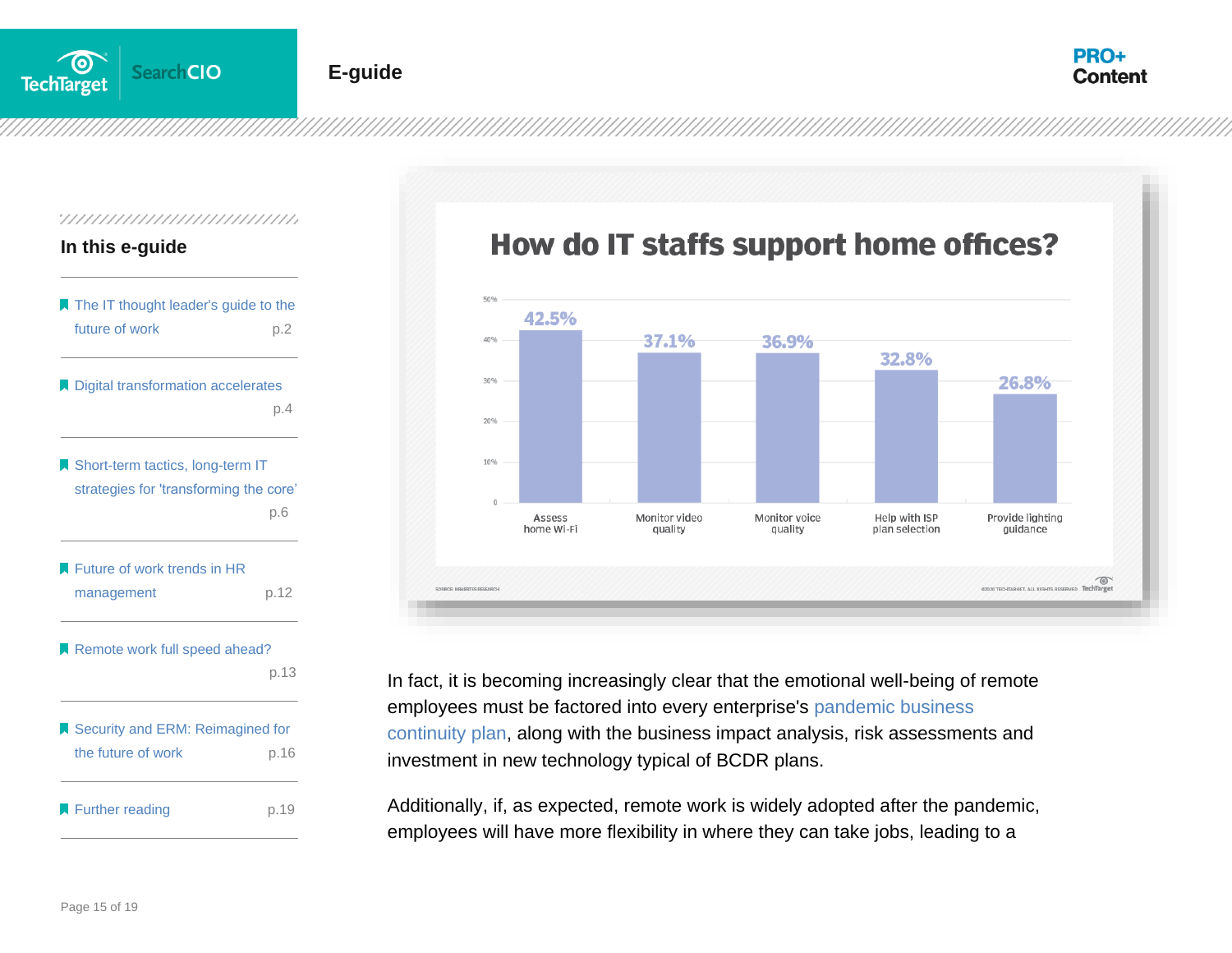

#### ,,,,,,,,,,,,,,,,,,,,,,,,,,,,,,,

| In this e-guide                        |     |
|----------------------------------------|-----|
| ■ The IT thought leader's guide to the |     |
| future of work                         | p.2 |
| Digital transformation accelerates     |     |
|                                        |     |

Short-term tactics, long-term IT [strategies for 'transforming the core'](#page-6-0) . p.6

| <b>EXA</b> Future of work trends in HR |      |
|----------------------------------------|------|
| management                             | p.12 |

Remote work full speed ahead?

| p.13 |
|------|
|------|

| Security and ERM: Reimagined for |      |
|----------------------------------|------|
| the future of work               | p.16 |
|                                  |      |
| Further reading                  | p.19 |

highly competitive job market in fields where demand is high. Just as "customer power" revolutionized customer service strategies, Forrester and other consultancies are predicting that "employee power" will force itself on companies, making [employee experience](https://searchhrsoftware.techtarget.com/definition/employee-experience?utm_source=PDF&utm_medium=Pillar&utm_campaign=ITThoughtLeader) a corporate priority.

To be sure, the [full-time remote office worker trend has its](https://searchhrsoftware.techtarget.com/news/252486366/Full-time-remote-work-trend-has-its-doubters?utm_source=PDF&utm_medium=Pillar&utm_campaign=ITThoughtLeader) doubters, who point to the clumsiness of Zoom meetings and the strong preference for working face to face as just two deterrents. More typical, however, is the perspective of Facebook co-founder and CEO Mark Zuckerberg. He has stated that up to 50% of the company's 45,000 employees could be permanent remote workers in five to 10 years, even as the social behemoth recently secured a lease for 730,000 square feet of office space in Manhattan.

## <span id="page-16-0"></span>**Security and ERM: Reimagined for the future of work**

Whether 50% or 10% of your employees become permanently remote, the future of work requires organizations to permanently change how they protect corporate assets.

In a July 2020 [report on COVID-19 risks,](https://www.weforum.org/agenda/2020/07/covid-19-cybersecurity-disruption-cyber-risk-cyberattack-business-digital-transformation/?utm_source=PDF&utm_medium=Pillar&utm_campaign=ITThoughtLeader) the World Economic Forum reported that rapid unplanned digital transformation of business, especially in retail, education and healthcare, has increased the risk and impact of cyberattacks. As offices closed, criminals turned their attention to remote workers; 50% of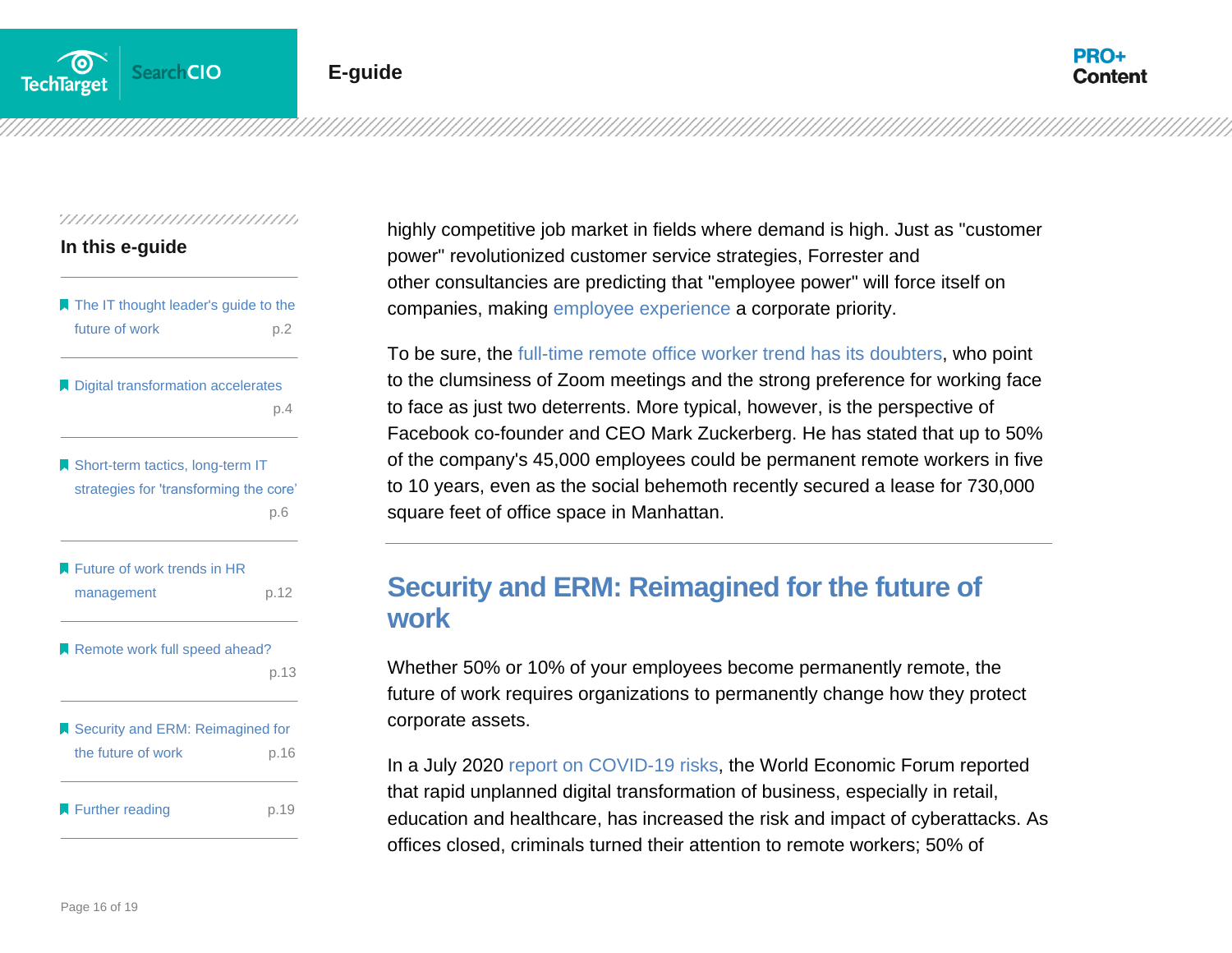

#### **In this e-guide**

| The IT thought leader's guide to the<br>future of work                     | p.2  |
|----------------------------------------------------------------------------|------|
| Digital transformation accelerates                                         | p.4  |
| Short-term tactics, long-term IT<br>strategies for 'transforming the core' | p.6  |
| Future of work trends in HR<br>management                                  | p.12 |
| Remote work full speed ahead?                                              | p.13 |
| Security and ERM: Reimagined for<br>the future of work                     | p.16 |
| Further reading                                                            | p.19 |

enterprises surveyed expressed concern about increased cyberattacks due to a shift in work patterns alone.

Protecting against rising threats won't be easy. Network-based security tools deployed within corporate networks typically did not travel home with employees, who tend to ignore office security policies when working from home. And the security measures and tools remote workers do have in place are likely insufficient to protect sensitive corporate data. But, as explained in this TechTarget article on [securing a home network for remote workforces,](https://searchnetworking.techtarget.com/tip/How-to-secure-a-home-network-for-remote-workforces?utm_source=PDF&utm_medium=Pillar&utm_campaign=ITThoughtLeader) there are five steps that organizations should take to mitigate risks.

Going forward, experts agree that the long-endorsed but minimally adopted [zero-trust security model](https://searchsecurity.techtarget.com/definition/zero-trust-model-zero-trust-network?utm_source=PDF&utm_medium=Pillar&utm_campaign=ITThoughtLeader) -- a philosophy based on giving users the least amount of access needed to accomplish a task -- must [become a CISO priority](https://searchsecurity.techtarget.com/tip/Post-COVID-19-CISO-priorities-changing-for-2020?utm_source=PDF&utm_medium=Pillar&utm_campaign=ITThoughtLeader) in the world of remote work and digital ubiquity. Technologies that are critical to making it work include multifactor authentication, [identity and access](https://searchsecurity.techtarget.com/definition/identity-access-management-IAM-system?utm_source=PDF&utm_medium=Pillar&utm_campaign=ITThoughtLeader)  [management,](https://searchsecurity.techtarget.com/definition/identity-access-management-IAM-system?utm_source=PDF&utm_medium=Pillar&utm_campaign=ITThoughtLeader) orchestration, analytics, encryption, scoring and file systems permissions.

Remote work has put the power and risk of a digital workplace in sharp relief, forcing businesses to make hard decisions about the tradeoffs between security and usability. But for companies that have been able to weather the coronavirus crisis, the forced experiment in moving operations to a virtual model will result in permanent change -- and, for many, an overdue [reassessment of their](https://searchcio.techtarget.com/post/The-contradiction-of-post-COVID-19-risk-management?utm_source=PDF&utm_medium=Pillar&utm_campaign=ITThoughtLeader)  [enterprise risk strategies.](https://searchcio.techtarget.com/post/The-contradiction-of-post-COVID-19-risk-management?utm_source=PDF&utm_medium=Pillar&utm_campaign=ITThoughtLeader)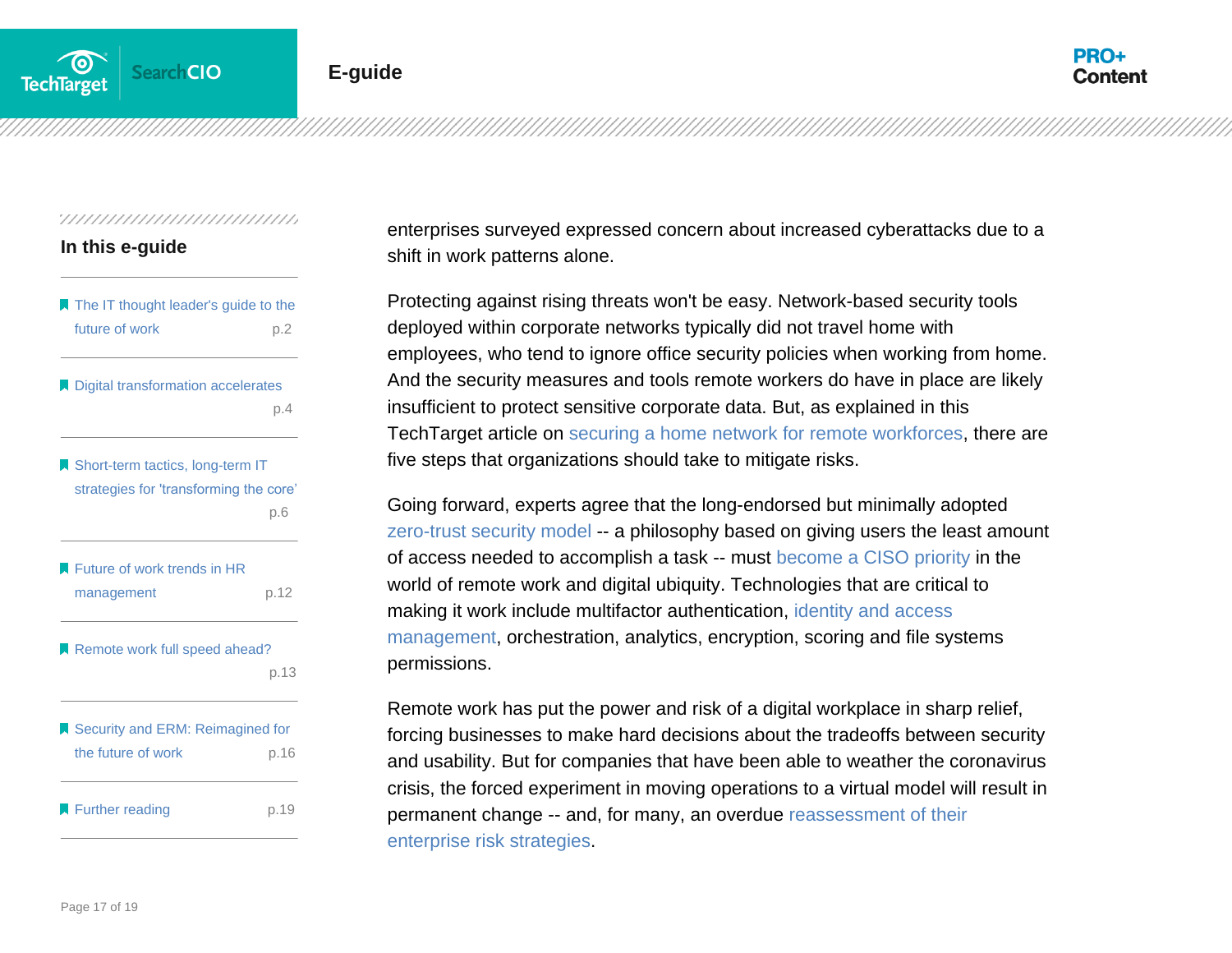

#### **In this e-guide**

| The IT thought leader's guide to the<br>future of work                     | p.2  |
|----------------------------------------------------------------------------|------|
| Digital transformation accelerates                                         | p.4  |
| Short-term tactics, long-term IT<br>strategies for 'transforming the core' |      |
|                                                                            | p.6  |
| Future of work trends in HR<br>management                                  | p.12 |
| Remote work full speed ahead?                                              | p.13 |
| Security and ERM: Reimagined for<br>the future of work                     | p.16 |
| Further reading                                                            | p.19 |

One shortcoming they will discover, according to Forrester's Balaouras, is that their approach to enterprise risk management (ERM) is highly siloed and continues to rely on manual processes. "ERM is a complete digital laggard," she said. "Most of it is done manually; there is not a lot of integration of external intelligence; there is not a lot of integration of contextual information about the business." That is ripe for change. As IT and business leaders forge an ERM strategy for the future of work, they will need to keep in mind the following: The systemic risk to businesses inflicted by the coronavirus crisis is unprecedented, but there will be other global crises in the future, and preparations must be made now.

## **Further reading**